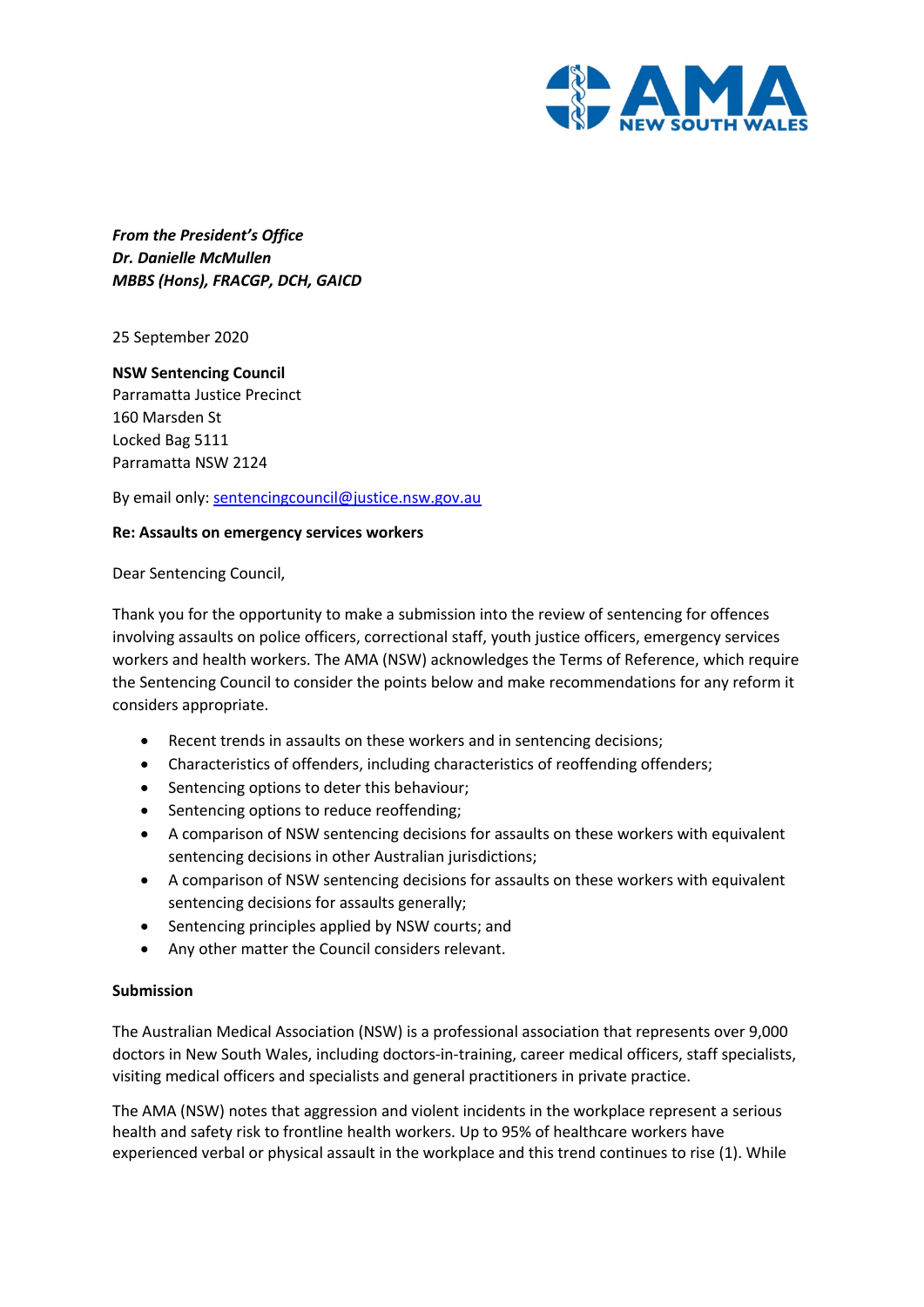

the AMA (NSW) has no role in sentencing, we do want to ensure that doctors and other health workers are safe in their workplace and that acts of violence towards them are taken seriously.

In this submission, we note the increase in aggressive and violent behaviour by patients in emergency departments; however, we suggest community mental health clinicians also experience violence from consumers, particularly while conducting home visits.

# **Reporting gap**

The non-reporting of violent acts in health care settings is well documented, with up to 70-80% of violent episodes not reported (2). Reluctance to report this behaviour stems from the time it takes to complete lengthy forms required to formally report the incident, the perception that there is no real benefit associated with reporting incidents and hesitancy from staff to become involved in the criminal justice process as a witness. This reluctance is reinforced when doctors follow the appropriate internal processes required to report violence, but no action is taken against offenders by the court. Acts of violence may also go under-reported as they are attributed to the offender's physical or mental illness, drugs and/or alcohol, of which emergency presentations relating to these factors are increasing (3). Without accurate reporting of incidents of violence, it is difficult to quantify and understand the extent of the problem within hospitals in New South Wales. The action of providing information on outcomes and sentencing to health care workers who have made reports of violence may assist in obtaining more accurate reporting.

## **Growing pressure on emergency departments**

Increases in aggressive and violent behaviour have also been attributed to record-breaking emergency department (ED) presentations. The latest information from the Bureau of Health Information shows that ED presentations exceeded 3 million in 2019. In particular, the months between October and December saw more than 776,000 attendances, up 3.6% from the same reporting period in 2018 (4). Emergency Department overcrowding adversely impacts upon the rate of violence, and the experience of that violence. Doctors often have little time, or appropriate space, to deescalate agitated patients, leading to an increase in the volatility of these patients, and increased rate and intensity of the violence that follows.

Furthermore, increasing presentations relating to drug (particularly ice) and/or alcohol increase demand on frontline health workers. While the number of patients presenting to emergency departments for methamphetamine related problems is modest in terms of overall numbers (1-3% of attendances), the resulting impact is very significant. Patients with acute amphetamine intoxication (associated with the drug ice) are often agitated and aggressive and may require extensive resources and sedation). These patients pose an even greater problem for regional hospitals with fewer clinical staff and poor access to security personnel (5).

## **Community mental health teams and inpatient facilities**

In order to prevent more violence towards healthcare workers we need to not only better resource emergency departments but also community mental health teams and inpatient (detox and rehab) facilities. Whilst the focus of this review is on acute presentations and sentencing, we suggest improving prevention via services that identify and treat some of the addiction and mental health issues that result in violence would be an effective approach.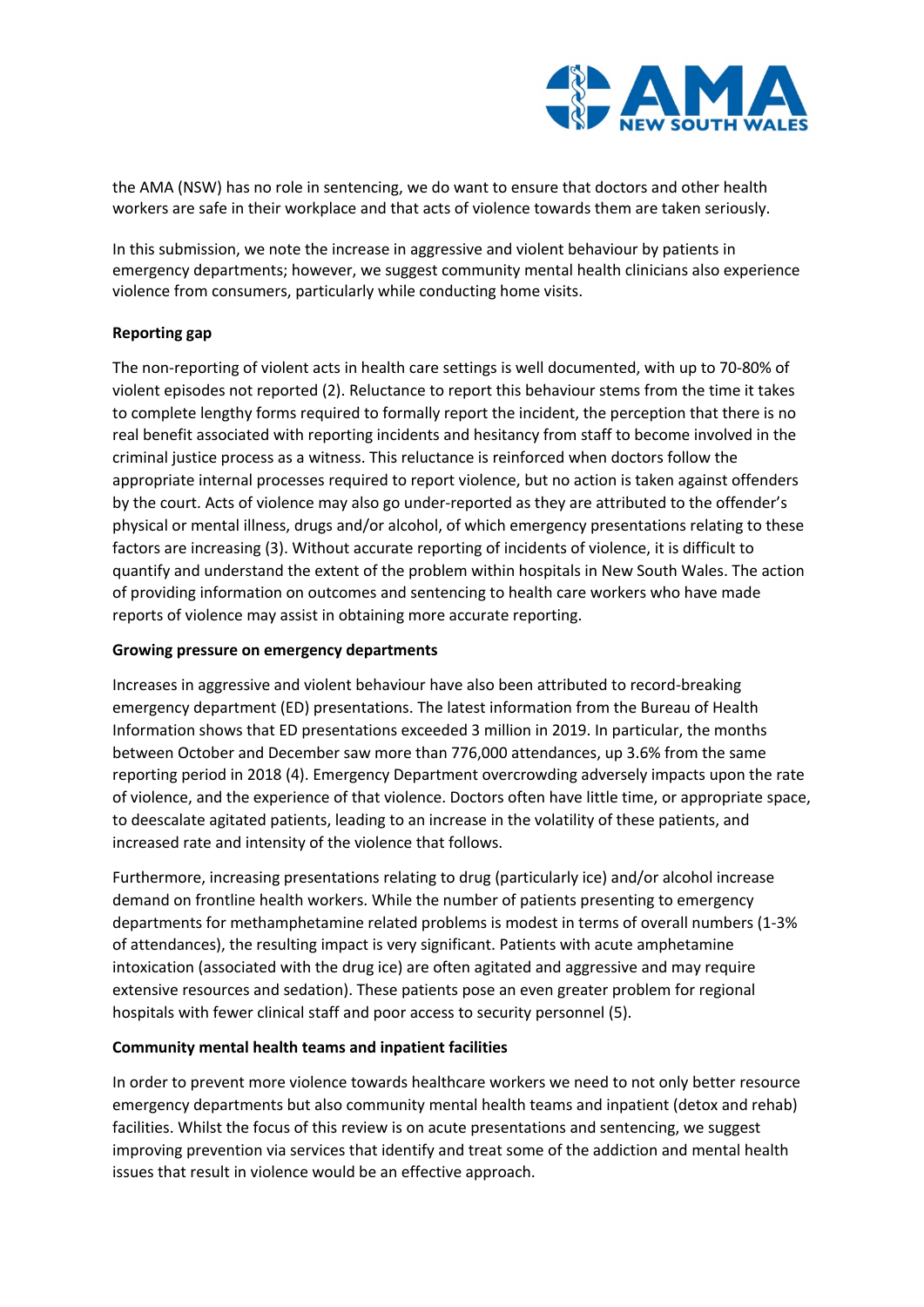

# **Sentencing**

The AMA (NSW) strongly condemns acts of violence towards doctors, police officers, correctional staff, youth justice officers, emergency services workers and all other health workers. While the AMA (NSW) supports enhanced penalties for those who are violent towards these workers, we do not support the implementation of mandatory sentencing as a means to deter violence. Mandatory sentencing limits a Judge's discretionary power to take mitigating factors into account and can disproportionately affect those who are already over-represented in the prison system, such as Aboriginal and Torres Strait Islander (ATSI) peoples.

As outlined in the AMA 2015 Report Card on Indigenous Health and Closing the Gap on Indigenous imprisonment rates, the AMA believes it is possible to isolate particular health issues as among the most significant drivers of the imprisonment of ATSI peoples, and target them as health issues as a part of an integrated approach to also reduce imprisonment rates (6). Directing funding towards these health issues and programs aimed at reducing them, may have a positive impact on the rate of violence experienced in emergency care settings.

The AMA (NSW) recommends implementing measures to prevent violence towards health workers, as opposed to enforcing mandatory sentencing. Greater focus on primary and secondary prevention, improving social determinants, and wider implementation of the First 2000 Days framework are excellent ways to build healthier communities. Such programs have the potential to reduce violence experienced by health workers while simultaneously treating health and addiction issues in the wider community.

The AMA (NSW) acknowledges that not all acts of violence can be prevented, and in such instances, there should be appropriate sentencing. However, as far as practicable, efforts should be directed at encouraging reporting of, and reducing violence towards health workers.

Yours sincerely,



*Dr. Danielle McMullen President, AMA (NSW)*

- 1. https://www.worksafe.vic.gov.au/itsneverok
- 2. Griffiths, D., Morphet, J. & K. Innes, 2015. Occupational Violence in Health Care, Final Report. Monash University; Kennedy MP. Violence in emergency departments: underreported, unconstrained, and unconscionable. Med J Aust 2005; 183(7): 362–5; Gilchrist H, Jones SC, Barrie L. Experiences of emergency department staff: Alcohol-related and other